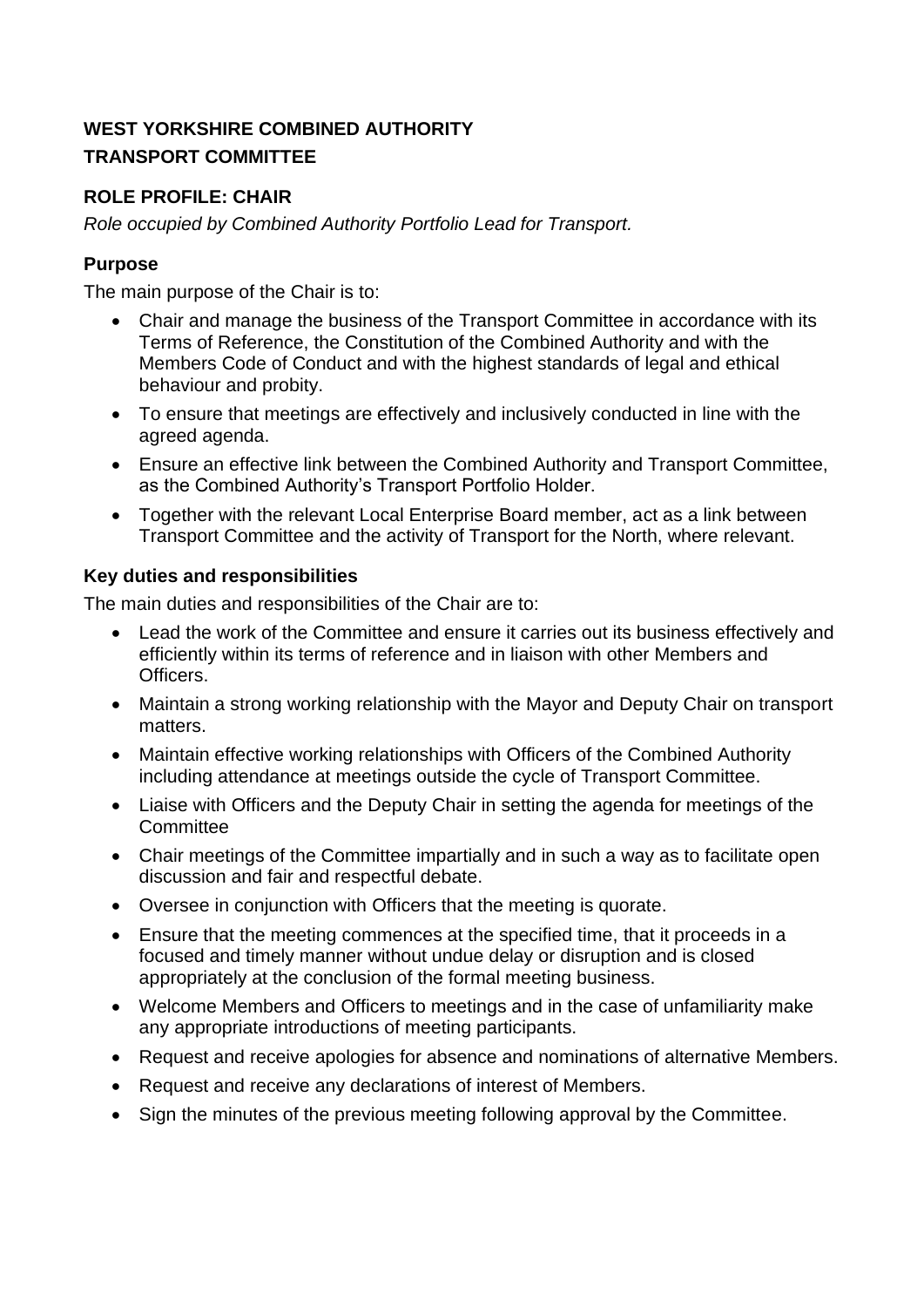- Follow the Chair's Note where provided and introduce each agenda item and ask appropriate Officers to present the submitted report or comment otherwise on the item.
- Invite Members to speak on items where they have indicated that they wish to do so and encourage equal participation and contribution from all Members.
- Ensure clarity and understanding amongst Members and summarise any discussion held on an item of business, in particular where the issue is complex.
- Ensure, following the discussion on any item, that the Committee is aware of any recommendations of Officers.
- Promote where possible the generation of consensus amongst Members.
- Exercise control over Members acting inappropriately or in a disorderly manner and if necessary, putting forward a motion to remove them from the meeting.
- Warn and if necessary, take the appropriate action to exclude unruly Members of the public.
- Call for the adjournment of meetings if circumstances require and to make the required arrangements for the resumption of proceedings ensuring that all Members are aware of such arrangements.
- Monitor the outcome of Committee decisions and any follow up action points.

#### **Key skills and knowledge**

Key skills and knowledge required of the Chair are:

- Good leadership skills.
- Chairing skills including the ability to manage conflict and promote consensus.
- Good listening and questioning skills.
- Good presentation and public speaking skills.
- The ability to build effective relationships within and outside the Combined Authority.
- Knowledge of the Combined Authority Constitution, Members Code of Conduct and Terms of Reference of the Transport Committee.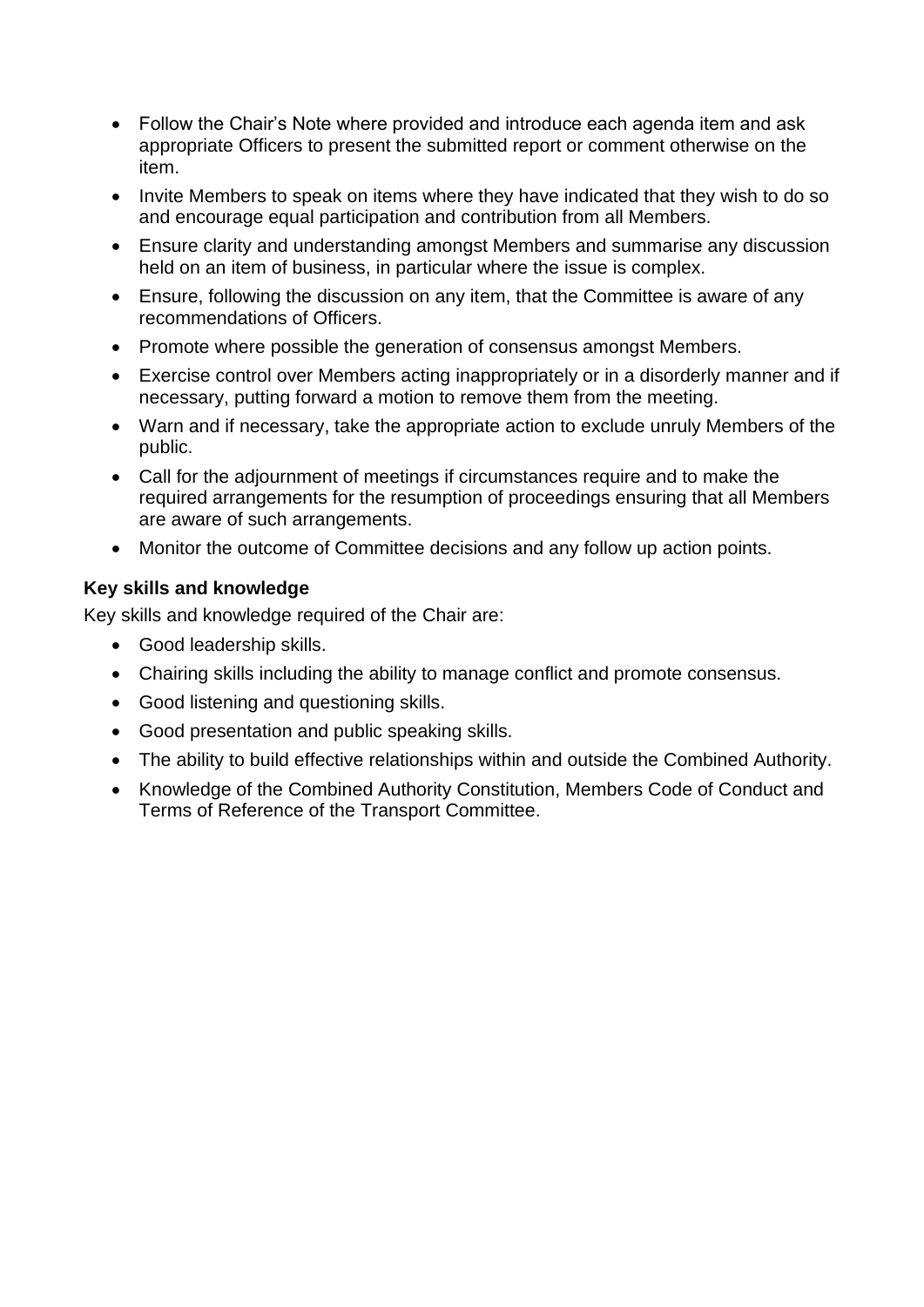# **ROLE PROFILE: DEPUTY CHAIR**

*Two roles.*

*This role profile is in addition to the Ordinary Member role profile, as appropriate. On an annual basis a thematic role for each Deputy Chair will be agreed, and the duties and responsibilities listed below shared as appropriate, with the objective of securing a balanced and manageable workload for each.*

#### **Purpose**

The main purpose of the Deputy Chairs is to:

- Support the leadership role of the Mayor on local transport matters in West Yorkshire, with a particular focus on the Combined Authority's transport related delivery roles.
- Support the leadership role of the Chair and Combined Authority Portfolio Lead for Transport, including to facilitate effective decision making on transport matters though consensus building across partners in West Yorkshire.
- Act as a member lead for the Combined Authority's day-to-day relationships with transport operators and other key partner organisations as relevant.

#### **Key duties and responsibilities**

The main duties and responsibilities of the Deputy Chairs are to:

- Correspond regularly with the Transport Engagement Leads and Transport Portfolio Holders to maintain a good working knowledge of local transport matters across West Yorkshire, as relevant.
- Maintain a close and effective relationship with the Mayor in respect of local transport matters to actively support the Mayor's transport role, including to facilitate consensus building on transport objectives and priorities across West Yorkshire.
- On behalf of the Mayor and Combined Authority Portfolio Lead for Transport, develop, maintain, and lead strong working relationships with transport providers and partner organisations. This will include attendance at and offering political input into multi-operator meetings with a West Yorkshire focus, including from time-to-time chairing these sessions at the request of the Mayor or Combined Authority Portfolio Lead for Transport. At present these meetings include:
	- West Yorkshire Bus Alliance
	- Bus Expert Panel
	- **·** Train Operators' Forum
	- Rail Expert Panel
	- West Yorkshire Strategic Rail Partnership
- Attending and leading political input to transport related forums and working groups as might exist from time to time, including regular contact with Combined Authority Officers. At present this includes:
	- Decarbonisation and Emissions Working Group
	- Active Travel Working Group
	- Local Bus Working Group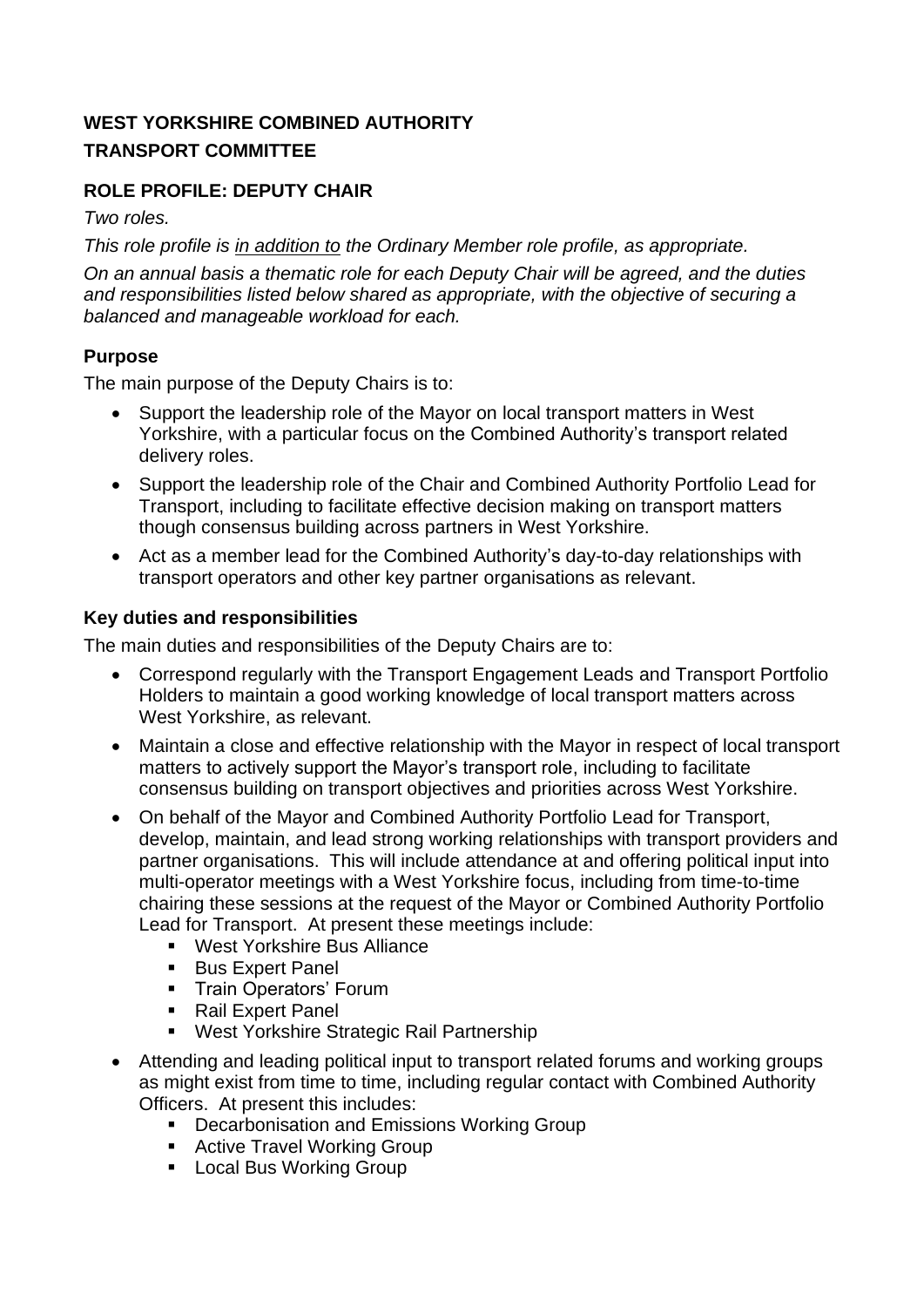- Mass Transit Working Group
- **TransPennine Route Upgrade Working Group**
- Act as Chair of the Transport Committee when the Chair is unavailable.
- Together with the Chair, liaise with Officers to influence the agenda of Transport Committee meetings.
- In advance of meetings, establish personal familiarity with and understanding of matters and documents to be considered by Transport Committee.

#### **Key skills and knowledge**

Key skills and knowledge required of the Deputy Chairs are:

- Excellent leadership skills.
- The ability to identify challenges and to build consensus amongst partners to secure effective decision-making.
- Specific knowledge and understanding of the different transport roles and functions of the Mayor, Combined Authority, and the Constituent Councils.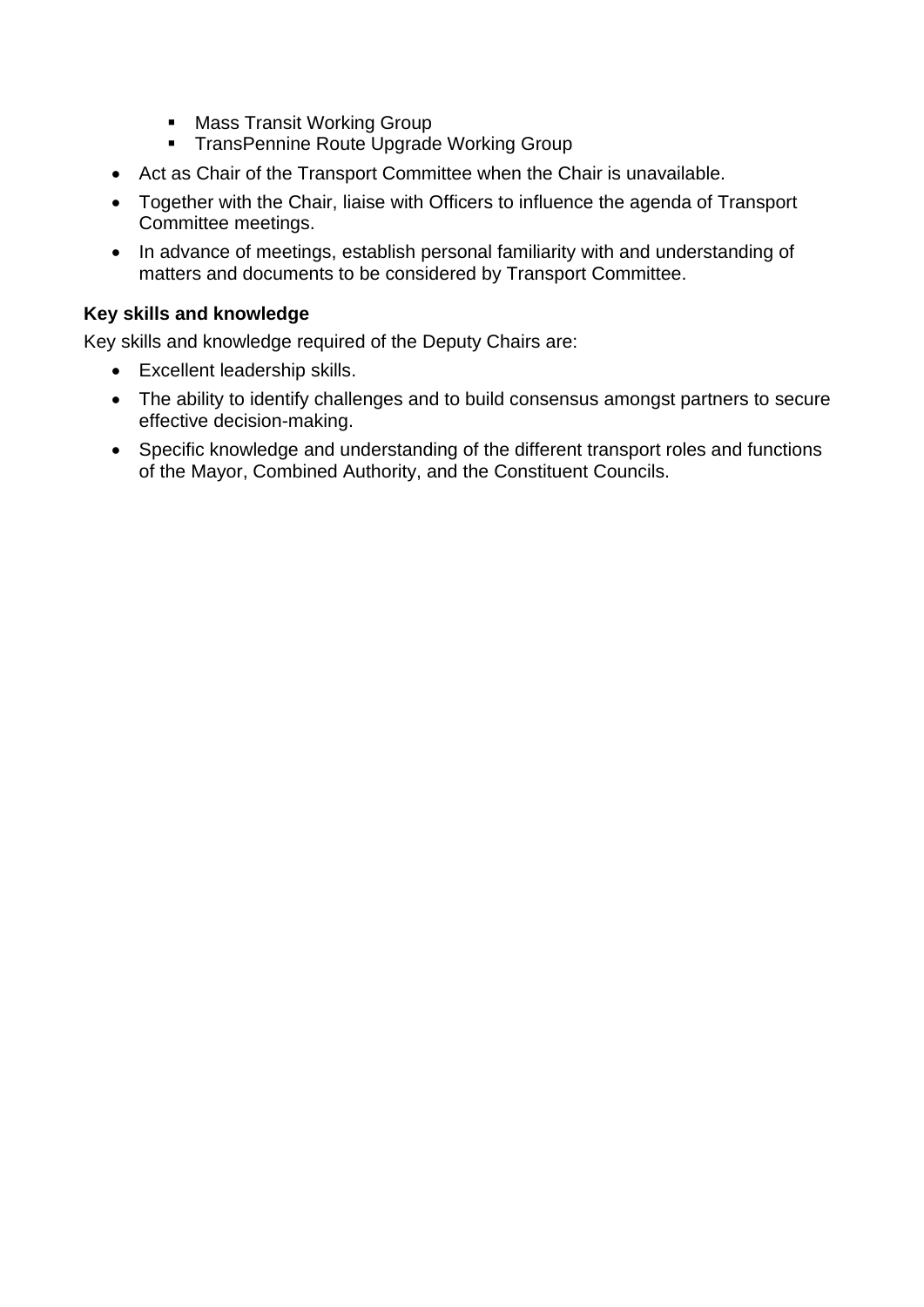# **ROLE PROFILE: TRANSPORT ENGAGEMENT LEAD**

*Five roles, one per Constituent Council area.*

*This role profile is in addition to the Ordinary Member role profile, as appropriate.*

#### **Purpose**

The main purpose of the Transport Engagement Lead is to:

- Act as a representative of the Combined Authority and the Mayor on local transport matters in the respective Constituent Council area.
- Act as a local engagement lead on local transport matters in the respective Constituent Council area, to ensure local engagement in the Combined Authority's transport activity.
- Facilitate effective joint working between the Combined Authority and the respective Constituent Council on transport matters, in partnership with the respective Portfolio Holder.

## **Key duties and responsibilities**

The main duties and responsibilities of the Transport Engagement Lead are to:

- Attend meetings of the West Yorkshire Transport Committee.
- Maintain effective working relationships with Officers of the Combined Authority including attendance at meetings outside the cycle of Transport Committee.
- Hold and lead a minimum of two regular open local transport forums in the respective Constituency Council area to secure engagement in the local transport activity of the Combined Authority, including amongst local elected representatives, respective members of the Transport Scrutiny Committee and other local stakeholders and community groups.
- Report back to Transport Committee a summary of the main finding of local transport forums.
- Correspond regularly with the Deputy Chair to ensure that the Deputy Chair maintains a good working knowledge of local transport matters across West Yorkshire.
- Maintain an effective working relationship with the respective Portfolio Holder for the Constituent Council.

#### **Key skills and knowledge**

Key skills and knowledge required of the Transport Engagement Lead are:

- Good leadership skills.
- Good listening and questioning skills.
- The ability to build effective relationships within and outside the Combined Authority.
- Knowledge of the Combined Authority Constitution, Members Code of Conduct and Terms of Reference of the Transport Committee.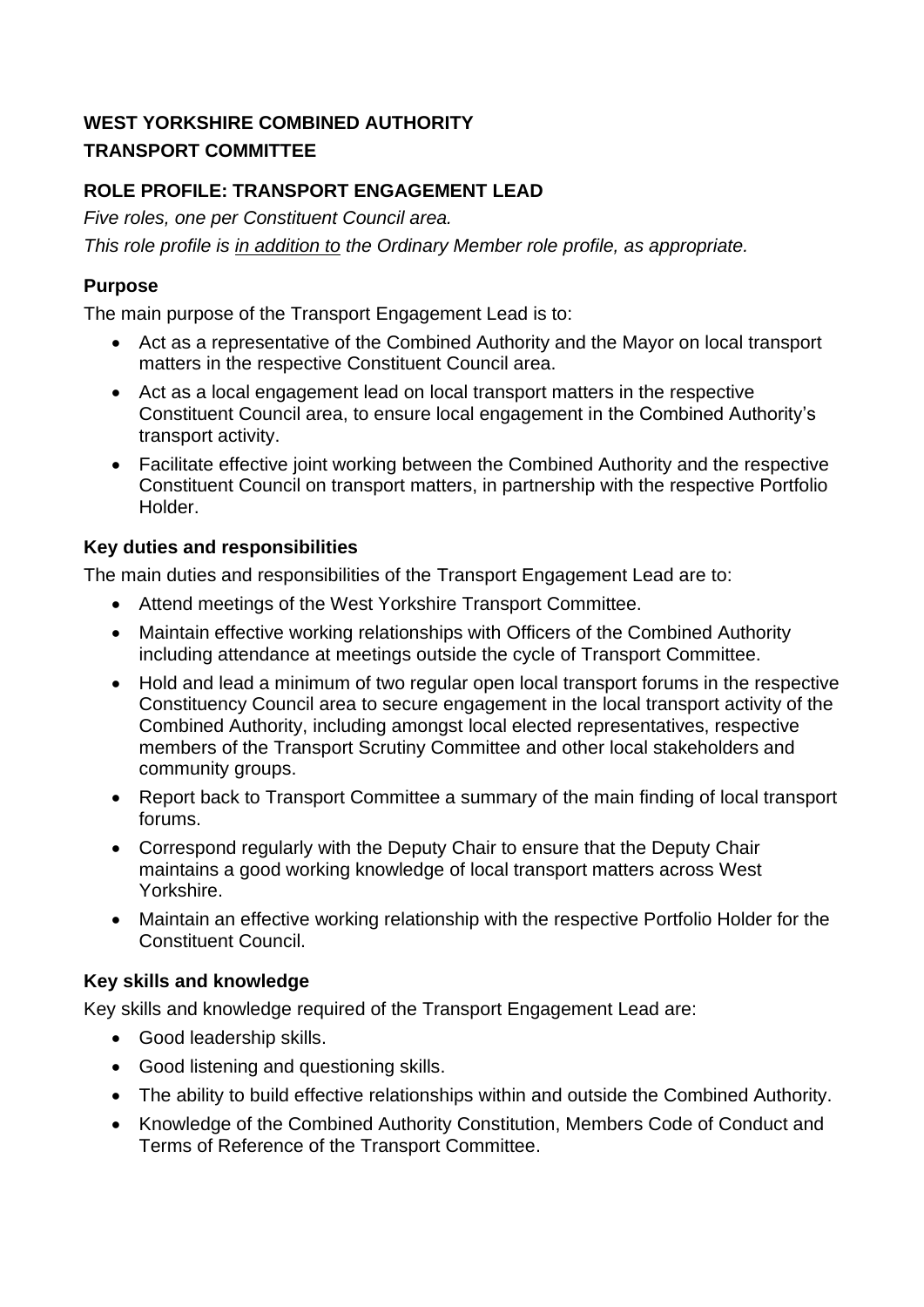## **ROLE PROFILE: ORDINARY MEMBER**

*10 roles.*

#### **Purpose**

The main purpose of Ordinary Members is to:

- Ensure that the business of the Transport Committee is informed by the broad range of transport issues, opportunities, and challenges across West Yorkshire.
- Secure broad engagement in the transport activity of the Combined Authority, including the fostering of joint working with the Combined Authority's Constituent Councils.
- Ensure effective transport policies and programmes are developed to meet the identified transport needs and agreed objectives for West Yorkshire.

It is not the purpose of Ordinary Members to review or scrutinise the transport activity of the Combined Authority; this role is undertaken by members of the Transport Scrutiny Committee.

## **Key duties and responsibilities**

The main duties and responsibilities of Ordinary Members are to:

- Attend meetings of the West Yorkshire Transport Committee.
- Though active contributions to the Transport Committee's business, ensure that a range of relevant interests are being addressed by the Transport Committee.
- Maintain effective working relationships with Officers of the Combined Authority as necessary, including occasional participation in meetings and workshops to inform transport policymaking.
- Attend Member working groups that may be established on specific topics from timeto-time.
- Participate in the respective local transport forum activity managed by the Transport Engagement Lead.

#### **Key skills and knowledge**

Key skills and knowledge required of the Ordinary Members are:

- Good listening and questioning skills.
- The ability to build effective relationships within and outside the Combined Authority.
- Knowledge of the Combined Authority Constitution, Members Code of Conduct and Terms of Reference of the Transport Committee.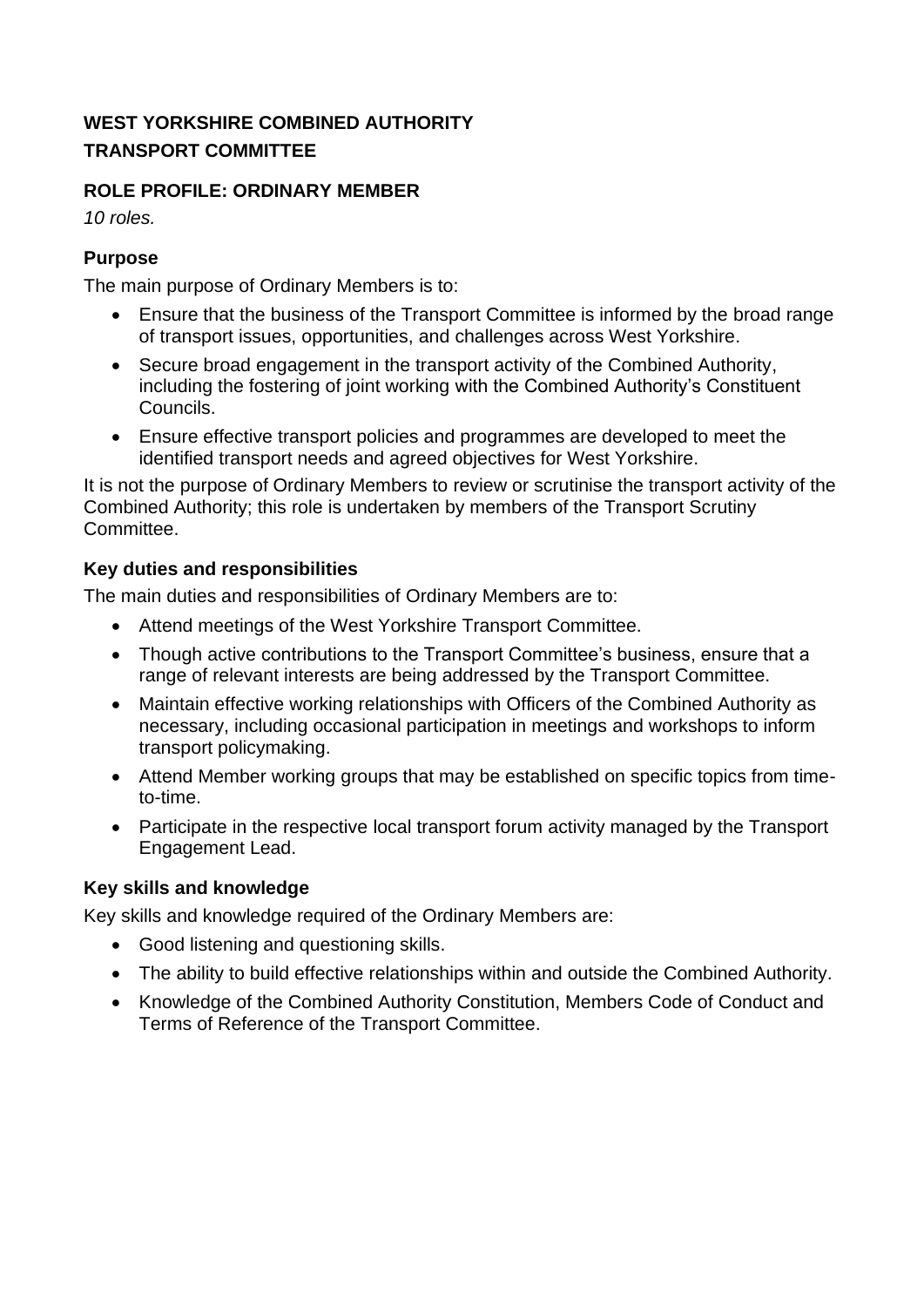# **ROLE PROFILE: CONSTITUENT COUNCIL TRANSPORT PORTFOLIO HOLDER**

*Five roles, one per Constituent Council.*

## **Purpose**

The main purpose of the Constituent Council Transport Portfolio Holder is to:

- Act as a representative of the respective Constituent Council at West Yorkshire Transport Committee.
- Facilitate effective joint working between the Combined Authority and the respective Constituent Council on transport matters, in partnership with the respective Transport Engagement Lead.

# **Key duties and responsibilities**

The main duties and responsibilities of the Constituent Council Transport Portfolio Holder are to:

- Attend meetings of the West Yorkshire Transport Committee.
- Though contributions to the Transport Committee's business, ensure that opportunities are realised for co-ordination of the transport activity of the Combined Authority and respective Constituent Authority.
- Correspond regularly with the Deputy Chairs to ensure that the Deputy Chairs maintain a good working knowledge of local transport matters across West Yorkshire.
- Maintain effective working relationships with Officers of the Combined Authority including attendance at meetings outside the cycle of Transport Committee.
- Maintain an effective working relationship with the respective Transport Engagement Lead for the Constituent Council area.
- Attend as required any local transport forums organised by the respective Transport Engagement Lead.

# **Key skills and knowledge**

Key skills and knowledge required of the Constituent Council Transport Portfolio Holder are:

- Good leadership skills.
- Good listening and questioning skills.
- The ability to build effective relationships within and outside the Combined Authority.
- Knowledge of the Combined Authority Constitution, Members Code of Conduct and Terms of Reference of the Transport Committee.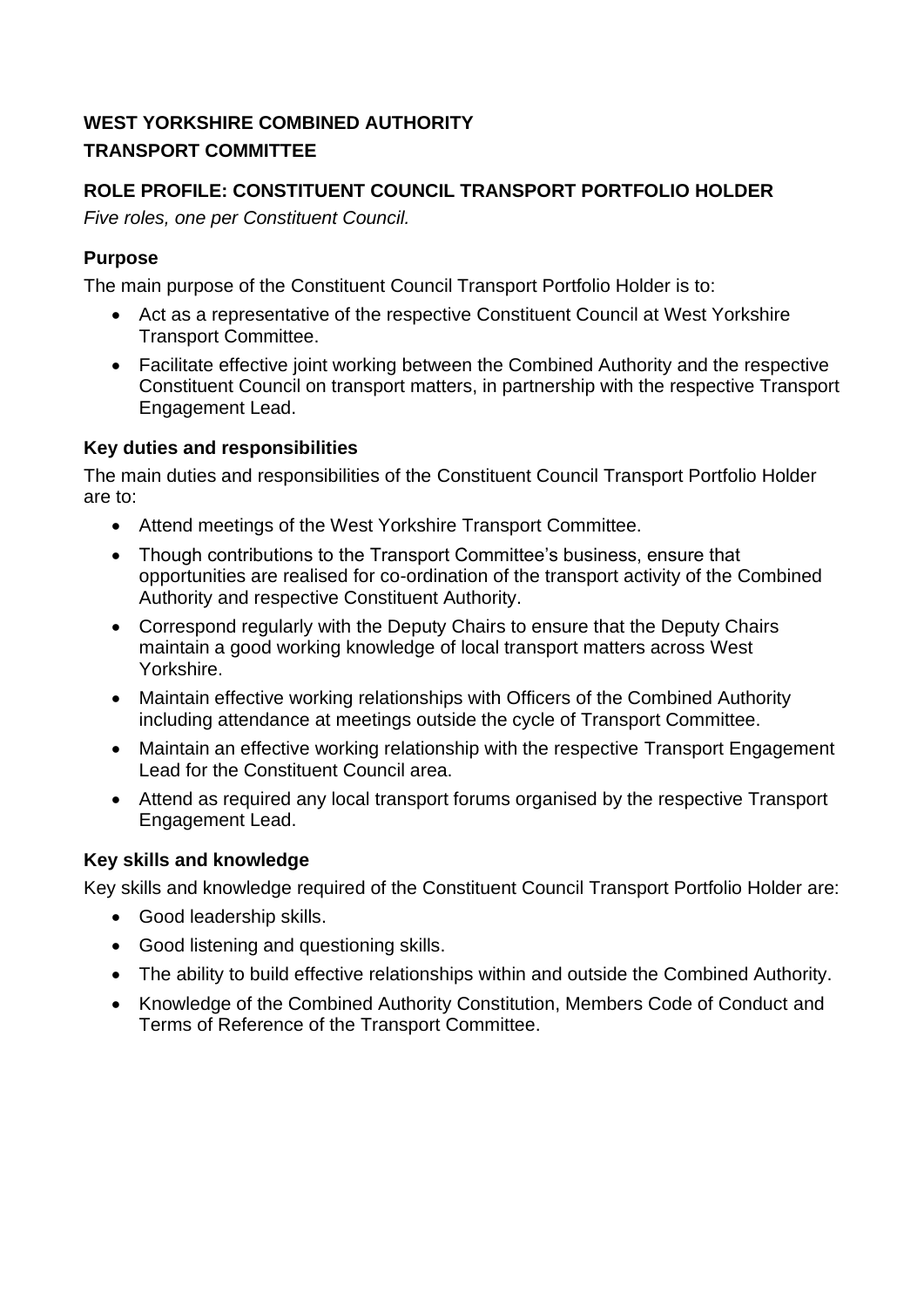# **ROLE PROFILE: CITY OF YORK TRANSPORT PORTFOLIO HOLDER**

*One role.*

#### **Purpose**

The main purpose of the City of York Transport Portfolio Holder is to:

- Act as a representative of the City of York at West Yorkshire Transport Committee.
- Facilitate effective joint working between the Combined Authority and the City of York on transport matters.

#### **Key duties and responsibilities**

The main duties and responsibilities of the City of York Transport Portfolio Holder are to:

- Attend meetings of the West Yorkshire Transport Committee.
- Though contributions to the Transport Committee's business, ensure that opportunities are realised for co-ordination of the transport activity of the Combined Authority and the City of York, as necessary.
- Correspond regularly with the Deputy Chairs to ensure that the Deputy Chairs maintain a good working knowledge of local transport matters in the City of York, as necessary.
- Maintain effective working relationships with Officers of the Combined Authority including attendance at meetings outside the cycle of Transport Committee, as necessary.

# **Key skills and knowledge**

Key skills and knowledge required of the City of York Transport Portfolio Holder are:

- Good leadership skills.
- Good listening and questioning skills.
- The ability to build effective relationships within and outside the Combined Authority.
- Knowledge of the Combined Authority Constitution, Members Code of Conduct and Terms of Reference of the Transport Committee.